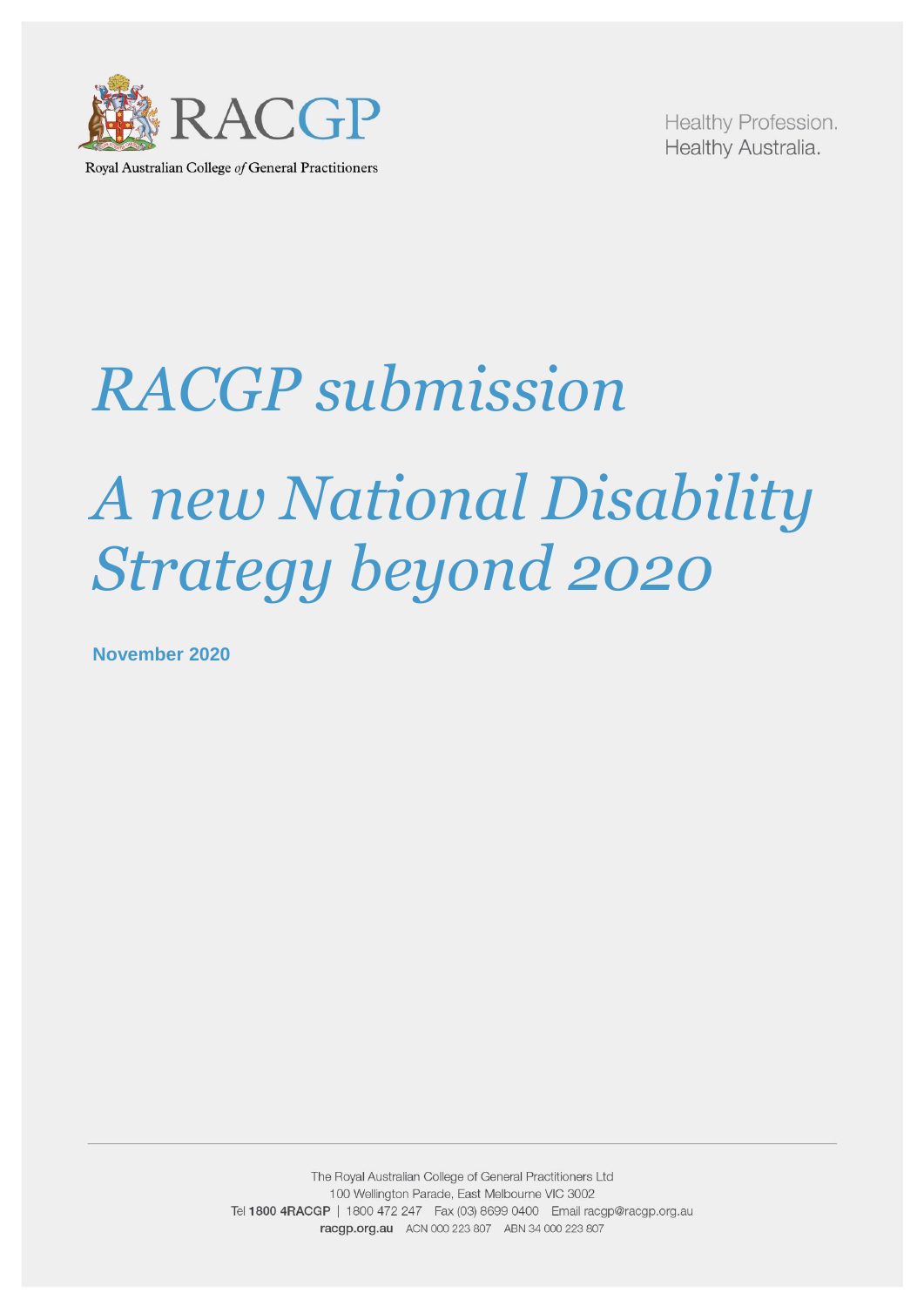

# **1. Introduction**

The Royal Australian College of General Practitioners (RACGP) welcomes the opportunity to provide a submission to the Department of Social Services on the development of a new National Disability Strategy (the Strategy) beyond 2020.

The RACGP is Australia's largest professional general practice organisation, representing over 40,000 members working in or toward a career in general practice. The RACGP is responsible for:

- defining the nature and scope of the discipline
- setting the standards and curricula for training
- maintaining the standards for quality general practice
- supporting specialist general practitioners (GPs) in their pursuit of excellence in patient and community service.

#### **1.1. Specific Interests Groups**

The RACGP recognises that many GPs develop an interest in specific areas of general practice throughout their career. It values these specific skills and experience through the endorsed groups of the RACGP's Faculty of Specific Interests.

Two of these Specific Interests Groups – Disability and Child and Young Person's Health – share an interest in developing best practice primary healthcare for people living with disability. The groups advise the RACGP on primary healthcare policy, GP education and other disability issues as they relate to general practice.

#### **2. General comments**

The RACGP welcomes the inclusion of health and wellbeing as one of six outcome areas proposed for the Strategy. We agree that any outcomes for people living with disability should be measured and reported on.

We also support the proposed quiding principles that could be used to quide the development of policy and design of programs by government and non-government organisations.

This submission provides feedback on some of the issues with health outcomes for people with disability from the perspective of GPs, and outlines solutions to addressing these in general practice. It proposes reforms to the health system that would facilitate access to healthcare for people living with disability in accordance with the guiding principles.

GPs are most often a patient's first point of contact in the health system and they provide ongoing care for their patients. Even when other health professionals are providing support to a person with disability, many people with disability have other health issues which require care from GPs and their teams. GPs are therefore intrinsically involved in disability work and often have a strong and ongoing relationship with people living with disability.

### **3. Recommendations**

The RACGP recommends the Strategy:

- acknowledge the central role of GPs in supporting and improving health outcomes for people with disability
- link to information about the roles of key workers involved in the National Disability Insurance Scheme (NDIS) (eg planners and Local Area Coordinators), and highlight the need for GP input into the planning process to ensure participant needs are met
- prioritise meeting the health needs of people with cognitive disability.

Specific actions that could be taken to improve health outcomes for people with disability include:

- expanding the role of GPs in the NDIS planning process
- recognising the time spent by GPs preparing reports and completing other documentation to support NDIS applications, including consideration of how GPs can be reimbursed for work completed when patients are not present
- consulting with key stakeholders around the development of a voluntary patient enrolment model
- making Medicare Benefits Schedule (MBS) telehealth items permanent beyond 31 March 2021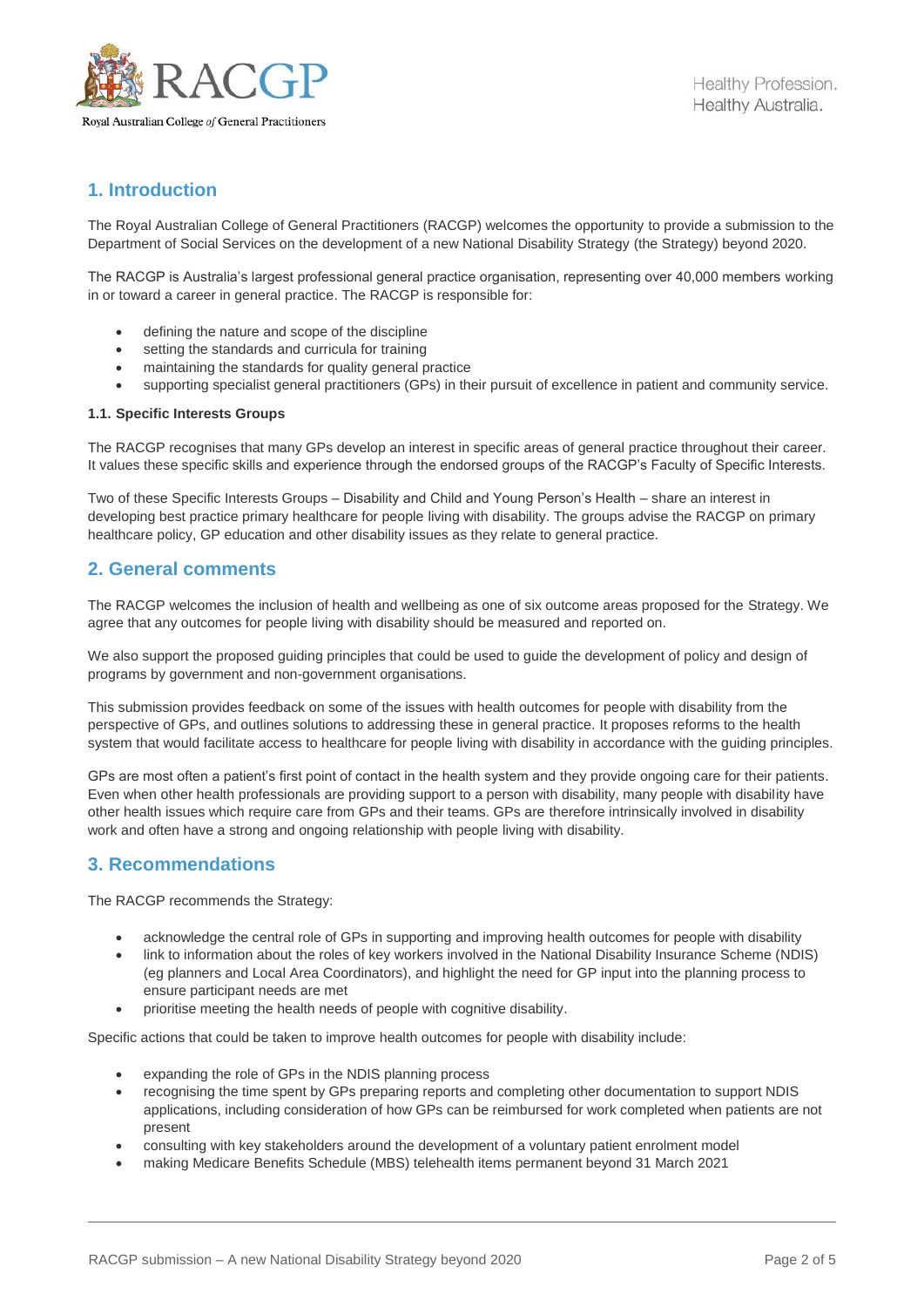

- increasing Medicare rebates for GP consultations to reflect the real cost of providing ongoing comprehensive, patient-centred care to people with disability
- promoting uptake of existing MBS health assessment items.

## **4. Strengthening accountability – National Disability Insurance Scheme**

It is proposed that the Strategy include information about the roles and responsibilities of various levels of government in disability policy and service delivery. This includes the role of the NDIS.

While the RACGP is supportive of the NDIS, the quality and suitability of NDIS plans would be enhanced with input from the patient's GP. This has the potential to improve the efficiency of the planning process, better target supports and empower patients to have greater ability to recognise and achieve their goals. Greater involvement of GPs would better integrate health and disability services with tangible benefits for patients, more efficient use of resources and stronger accountability.

The RACGP has repeatedly called for GPs to be included in NDIS plan development. Ou[r submission](https://www.racgp.org.au/FSDEDEV/media/documents/RACGP/Reports%20and%20submissions/2019/Submission-Inquiry-into-NDIS-planning.pdf) to the Joint Standing Committee on the National Disability Insurance Scheme's inquiry into NDIS planning recommended that:

- GPs have the opportunity to view and discuss a draft of a patient's NDIS plan with the patient, and provide feedback and advice to NDIS planners for consideration when finalising the plan
- GPs automatically receive a copy of a patient's NDIS plan (with patient consent) to allow them to keep a complete record of their patients' health and social journey (supporting continuity of care)
- notifications be sent to a patient's usual GP to update them on the patient's NDIS status and provide information relevant for the provision of ongoing, holistic care by the GP
- GPs be able to make direct contact with NDIS planners (with patient consent) to advise of issues being experienced by a patient or the need to amend their plan.

The Strategy should link to information about the roles of key workers involved in the NDIS (eg planners and Local Area Coordinators), and highlight the need for GP input into the planning process to ensure participant needs are met.

#### **4.1. Lack of funding for NDIS work performed by GPs**

The Department of Health has confirmed that patients can access MBS rebates for consultations with their GP when the GP is assisting them to apply for the NDIS. However, MBS items for GP consultations can only be billed if the patient is in attendance at a face-to-face or telehealth appointment.

The RACGP recommends that consideration be given to how GPs can be reimbursed for time spent preparing reports and other relevant documentation to support NDIS applications when patients are not present. One option could be to consult with key stakeholders around the development of a voluntary patient enrolment model. Under this model, a fixed amount would be paid to the GP/practice to support the delivery of additional and more comprehensive services, including care coordination activities between consultations.

## **5. Enabling flexible access to healthcare for people with disability**

Another of the proposed guiding principles for the new Strategy is *Design universally*. The specific measures outlined below would enable flexible access to healthcare for people with disability, ensuring their disability does not prevent them from accessing care when they need it.

#### **5.1. Telehealth**

The introduction of temporary COVID-19 MBS telehealth items in general practice was a critically important development. Telehealth offers numerous benefits and has demonstrated that care can be effectively delivered remotely.

The RACGP welcomed the government's recent decision to extend telehealth until 31 March 2021. However, we would like to see telehealth retained permanently. While not a substitute for face-to-face care, telehealth provides greater flexibility for patients, is useful in connecting with hard-to-reach groups, and will be key to addressing the long-term health impacts of COVID-19.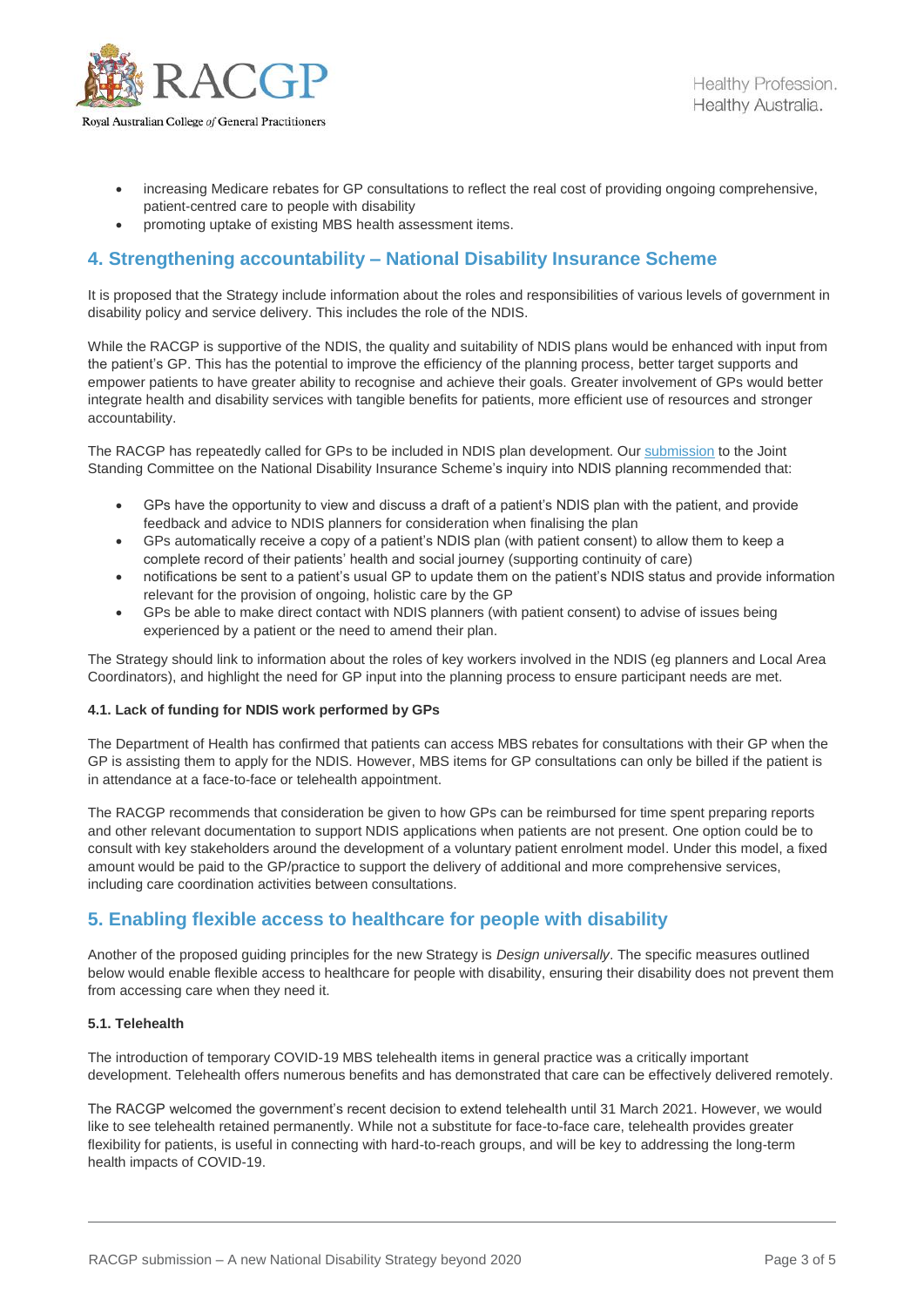

Telehealth provides considerable financial savings to practices when patients require support staff to attend the practice with them. For those patients who struggle to attend face-to-face consultations due to behavioural or physical problems, telehealth offers another means of access. This model of care has also enabled people with disability to access care from a number of different health professionals, including psychologists, social workers and occupational therapists.

In the absence of a COVID-19 vaccine, the continuation of telehealth could form part of an ongoing strategy to reduce the risk of infection in the community. This ensures vulnerable populations, including people with disability, continue to have access to essential services.

## **6. Addressing the health needs of at risk groups – People with cognitive disability**

One of the guiding principles identified in the position paper is *Address barriers faced by priority populations*. Feedback from our members indicates that the Strategy needs to address the unmet health needs of people with cognitive disability as a priority. The life expectancy of people with cognitive disability is 10–20 years less than the general population.<sup>1</sup>

The RACGP [submission](https://www.racgp.org.au/getmedia/06c7a743-30aa-42c5-b53b-6a4b629ab222/RACGP-submission-Healthcare-for-people-with-cognitive-disability.pdf.aspx) to the Royal Commission into Violence, Abuse, Neglect and Exploitation of People with Disability discussed healthcare for people with cognitive disability. The submission makes a number of recommendations to improve access to healthcare for this group, and prevent cases of violence, abuse, neglect or exploitation.

People with cognitive disability face a number of barriers to accessing healthcare, including communication issues, limited access to skilled patient advocates, poor health awareness and financial barriers.

#### **6.1. Inadequate funding limits the ability of GPs to provide comprehensive care**

RACGP members report the Medicare system is inflexible and does not appreciate the complexity of care patients with cognitive disability require. There is a financial disincentive to provide long or prolonged consultations which is a barrier to GPs' ability to provide healthcare to large numbers of patients living with disability.

Many people with cognitive disability reside in supported residential accommodation. The use of medication charts is commonplace in these settings. Residents with cognitive disability have a higher burden of chronic disease and are at increased risk of poor health outcomes due to polypharmacy, which can be widespread. These patients require frequent medication review and repeat prescriptions. However, Medicare does not remunerate time not spent face-to-face with a patient, this can place financial strain on a GP responding to staff requests to update medication charts and write repeat prescriptions without seeing a patient for a consultation.

The RACGP recommends that Medicare rebates for GP consultations be increased to reflect the real cost of providing ongoing comprehensive, patient-centred care to people with disability. Our *[Vision for general practice and a sustainable](https://www.racgp.org.au/getattachment/e8ad4284-34d3-48ca-825e-45d58b2d49da/The-Vision-for-general-practice.aspx)  [healthcare system](https://www.racgp.org.au/getattachment/e8ad4284-34d3-48ca-825e-45d58b2d49da/The-Vision-for-general-practice.aspx)* notes that comprehensive care is a core feature of high-performing general practice. Practices equipped to provide timely, holistic and comprehensive care can reduce the need for more expensive care provided in hospitals or by other medical specialists.

As above, a voluntary patient enrolment model could also address this funding shortfall.

#### **6.2. GP health assessments**

The RACGP supports the [recommendation](https://www1.health.gov.au/internet/main/publishing.nsf/Content/8D96BCAC9A5B553ACA2584880001A667/$File/Roundtable-on-the-Health-of-People-with-Intellectual-Disability-Summary-and-Recommendations.pdf) from the Roundtable on the Health of People with Intellectual Disability that MBS health assessment items be better promoted to encourage greater uptake. People with intellectual disability are one of the target groups eligible for an annual health assessment, however only a small percentage of this cohort receive these assessments. This may be due to a lack of awareness among GPs that they can claim these item numbers.

## **7. Conclusion**

The RACGP looks forward to contributing to further discussions around the new National Disability Strategy. Please contact Ms Emma Stonham, Manager – RACGP Specific Interests, on (03) 8699 0350 or at [emma.stonham@racgp.org.au](mailto:emma.stonham@racgp.org.au) if you have any questions or comments regarding this submission.